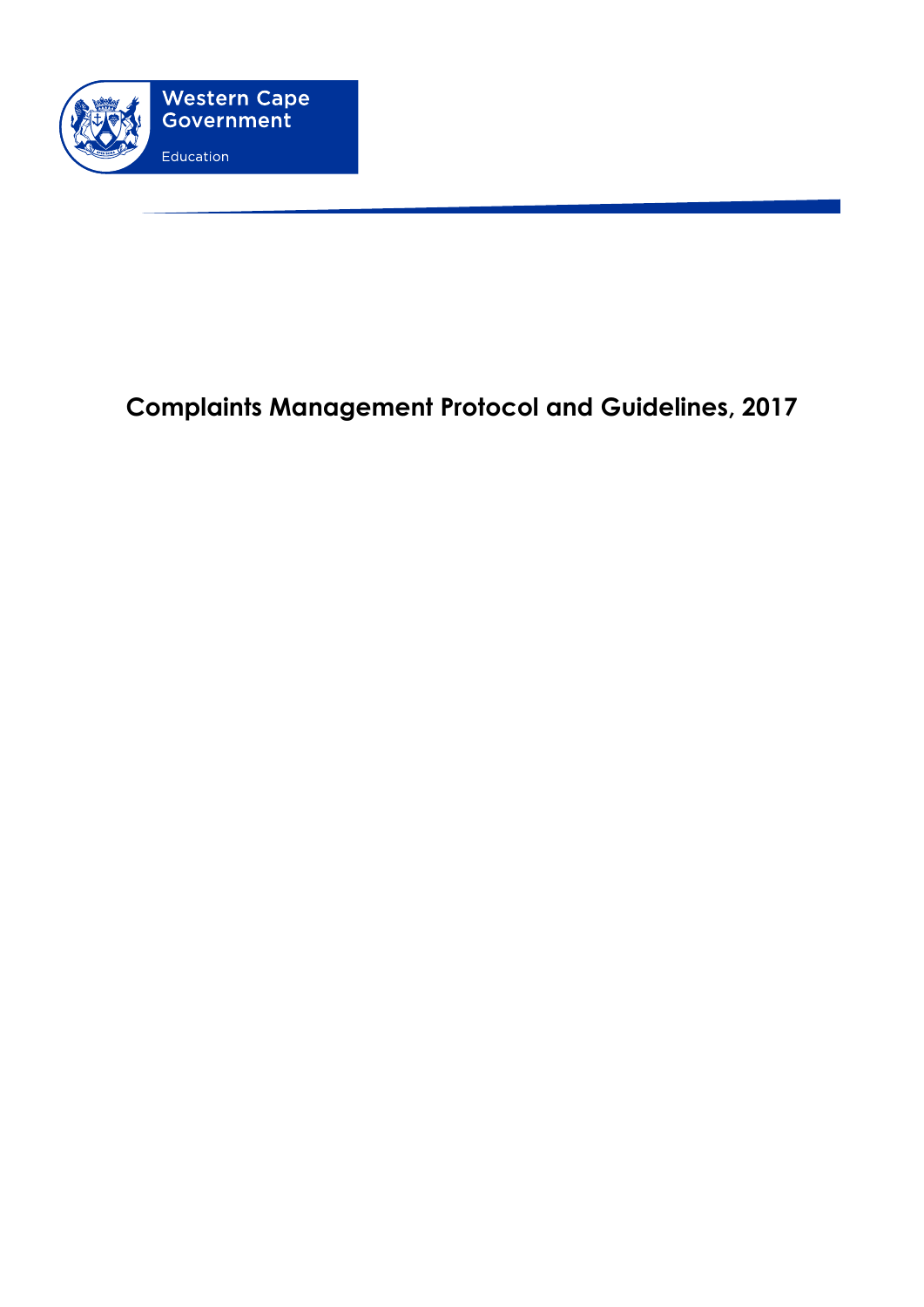| <b>Contents</b> |                                      | Page           |
|-----------------|--------------------------------------|----------------|
| 1.              | Definitions                          | 3              |
| 2.              | Legislative framework                | 3              |
| 3.              | Purpose                              | $\overline{4}$ |
| 4.              | Scope                                | $\overline{4}$ |
| 5.              | Introduction                         | $\overline{4}$ |
| 6.              | Complaints management system         | 5              |
| 7.              | Investigation and resolution process | 5              |
| 8.              | Responsiveness                       | $\overline{7}$ |
| 9.              | Assessment and action                | $\overline{7}$ |
| 10.             | Feedback                             | 8              |
| 11.             | Implementation date                  | 8              |
| 12.             | Review                               | 8              |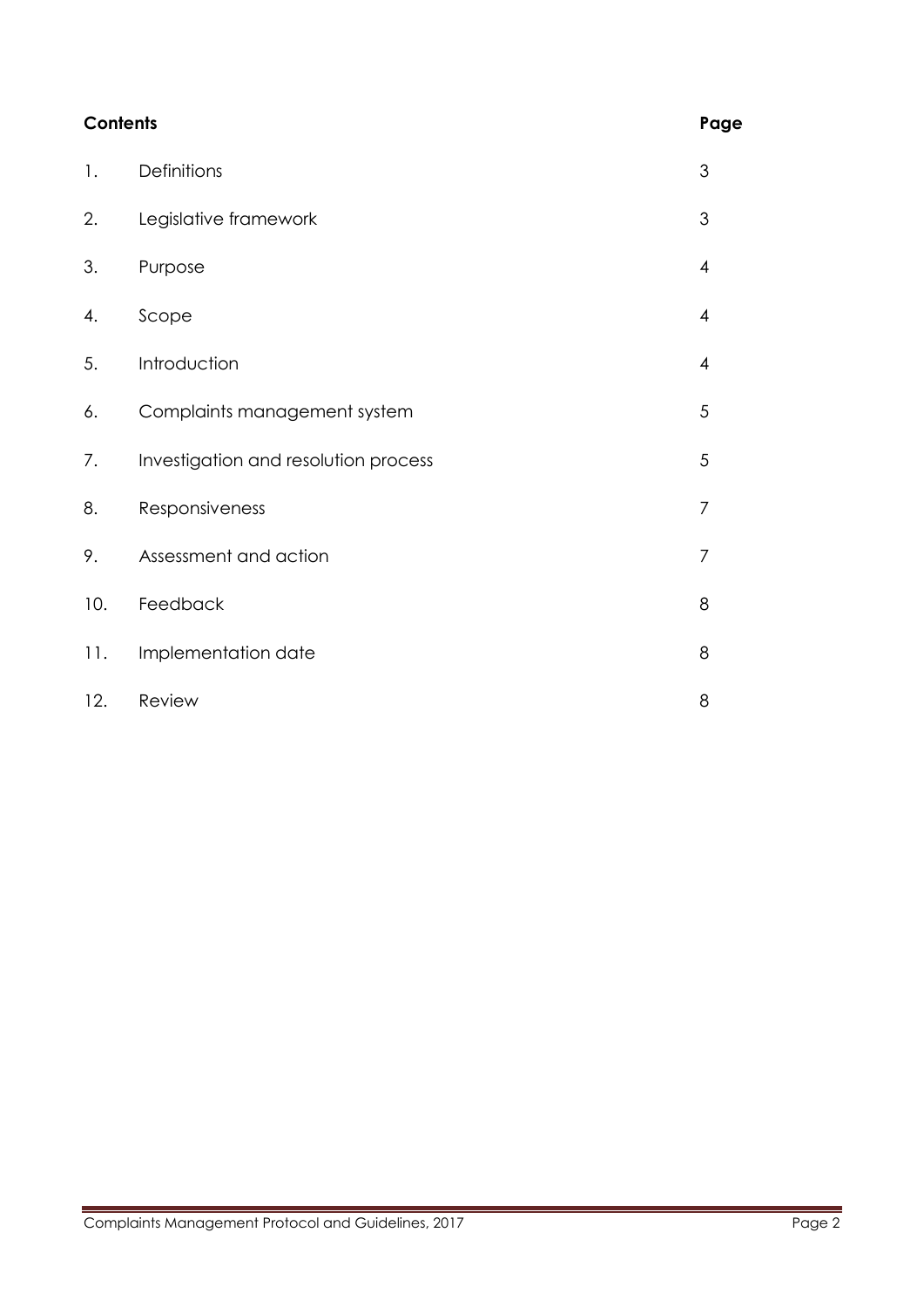# **1. Definitions**

In this protocol, any word or expression to which a meaning has been assigned bears the same meaning assigned to it and, unless the context indicates otherwise:

"**complainant**" means a person lodging a complaint who has a concern to raise;

"**official**" means a person employed by the Western Cape Education Department;

"**stakeholder**" means anyone who can be regarded as the WCED's partner, this includes parents, learners, educators, members of the community as well as business partners.

## **2. Legislative framework**

Constitution of the Republic of South Africa, 1996

South African Schools Act, 1996 (Act 84 of 1996)

National Education Policy Act, 1996 (Act 27 of 1996)

Employment of Educators Act, 1998 (Act 76 of 1998)

Child Justice Act, 2008 (Act 75 of 2008)

Criminal Law (Sexual Offences and Related Matters) Amendment Act, 2007 (Act 32 of 2007)

Sexual Offences Act, 1957 (Act 23 of 1957)

Children's Act, 2005 (Act 38 of 2005)

Basic Conditions of Employment Act, 1997 (Act 75 of 1997)

Labour Relations Act, 1995 (Act 66 of 1995)

Employment Equity Act, 1998 (Act 55 of 1998)

Skills Development Act, 1998 (Act 97 of 1998)

Skills Development Levies Act, 1999 (Act 9 of 1999)

Occupational Health and Safety Act, 1993 (Act 85 of 1993)

Promotion of Administrative Justice Act, 2000 (Act 3 of 2000)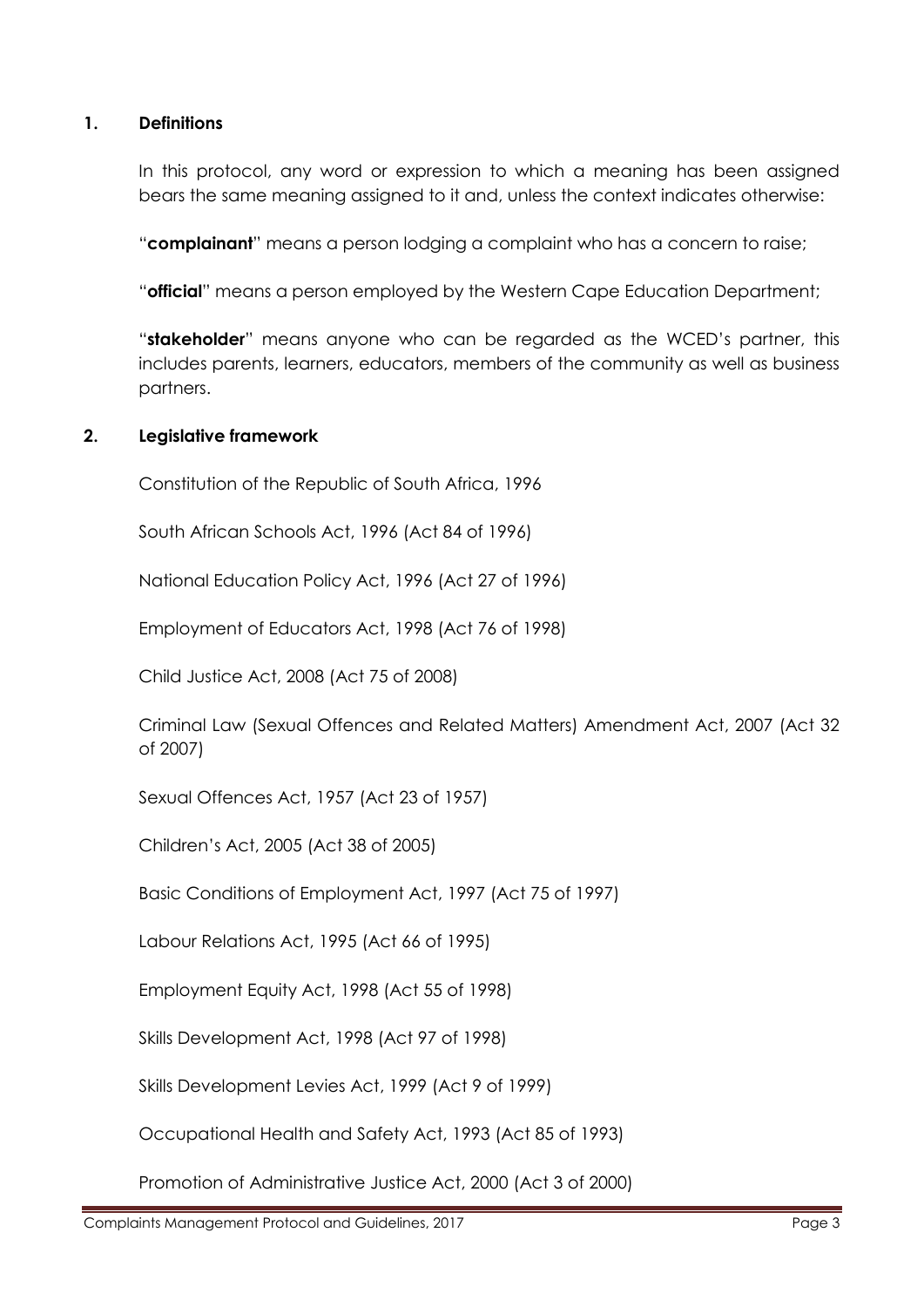Promotion of Access to Information Act, 2000 (Act 2 of 2000)

## **3. Purpose**

The purpose of this protocol is to:

- a) ensure the efficient and effective management of complaints;
- b) guide staff when handling complaints; and
- c) inform WCED stakeholders of its commitment to managing complaints efficiently.

# **4. Scope**

This protocol applies to all district officials, school management teams, principals of public and independent schools, members of governing bodies and parents.

# **5. Introduction**

- 5.1 The Western Cape Education Department (WCED) needs to be open, accountable and responsive to the public's needs. To do this it needs a complaints management system that is underpinned by an effective complaints management protocol. This should guide staff when handling complaints and inform stakeholders of the WCED's commitment to managing complaints efficiently.
- 5.2 The WCED believes that complaints:
	- a) are about accountability;
	- b) are an important part of customer service;
	- c) are inevitable and must be managed effectively;
	- d) reflect badly on the WCED if they are not handled properly and timeously; and
	- e) should lead to improvement.
- 5.3 Furthermore, the WCED:
	- a) acknowledges the right of the public to complain when dissatisfied with a service and encourages feedback from stakeholders and the public;
	- b) wants staff to be "complaint friendly" and not defensive or negative about feedback and complaints lodged; and
	- c) recognises that properly handled and analysed complaints and feedback will help to improve relationships with stakeholders, and therefore time spent on handling complaints is an investment in better service to the public.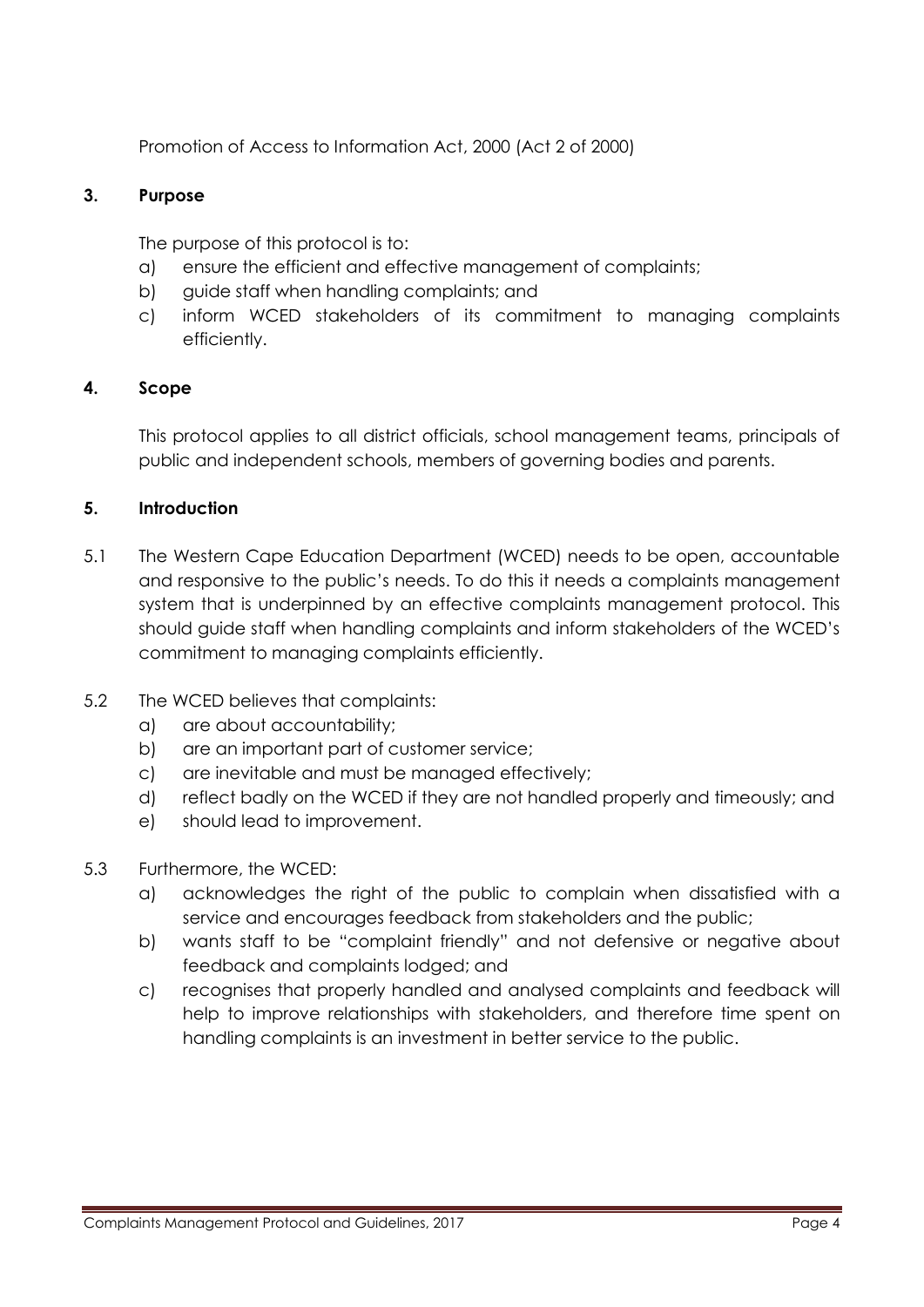# **6. Complaints management system**

The WCED has developed a system that informs the public of the following aspects of complaints management:

- a) Where to complain
- b) How to complain the procedure
- c) What information is required
- d) How the complaint will be managed (time frames, progress reports, feedback)

## **7. Investigation and resolution process**

- 7.1 Within the WCED, complaints are lodged at various levels. All these levels must be adhered to, failing which the complainant must be referred back to the level where the complaint should have been addressed and resolved. Complainants should not attempt to skip a level because they believe this will resolve their complaint quicker.
- 7.2 Complaints should be lodged with designated complaints officials authorised to resolve complaints.
- 7.3 If the complainant is not satisfied with the handling or outcome at school level, the matter may be escalated to the circuit inspector at the relevant district office. If the complaint cannot be resolved at district level it may be escalated to WCED Head Office. Some complaints could be resolved on the spot while others will need to be investigated by WCED officials.

## 7.4 **Level 1: Handling of a complaint at school level**

- 7.4.1 These are cases that can be handled at school level and should not be escalated to a higher level unnecessarily. Examples of such cases are issues relating to the following:
	- a) Bullying
	- b) End-of-year results
	- c) Minor cases
	- d) Complaints against educators or support staff at the school
	- e) Miscommunication
	- f) Management and governance at the school
	- g) Learner discipline
	- h) Admissions
- 7.4.2 If the complainant has not approached the school, they should be directed to the school to make an appointment to see the relevant official at the school (e.g. first the educator concerned, then the supervisor (departmental head)/deputy principal and then the principal). Where circumstances permit the complainant may approach the principal directly and an appointment should be made with the principal to lodge the complaint.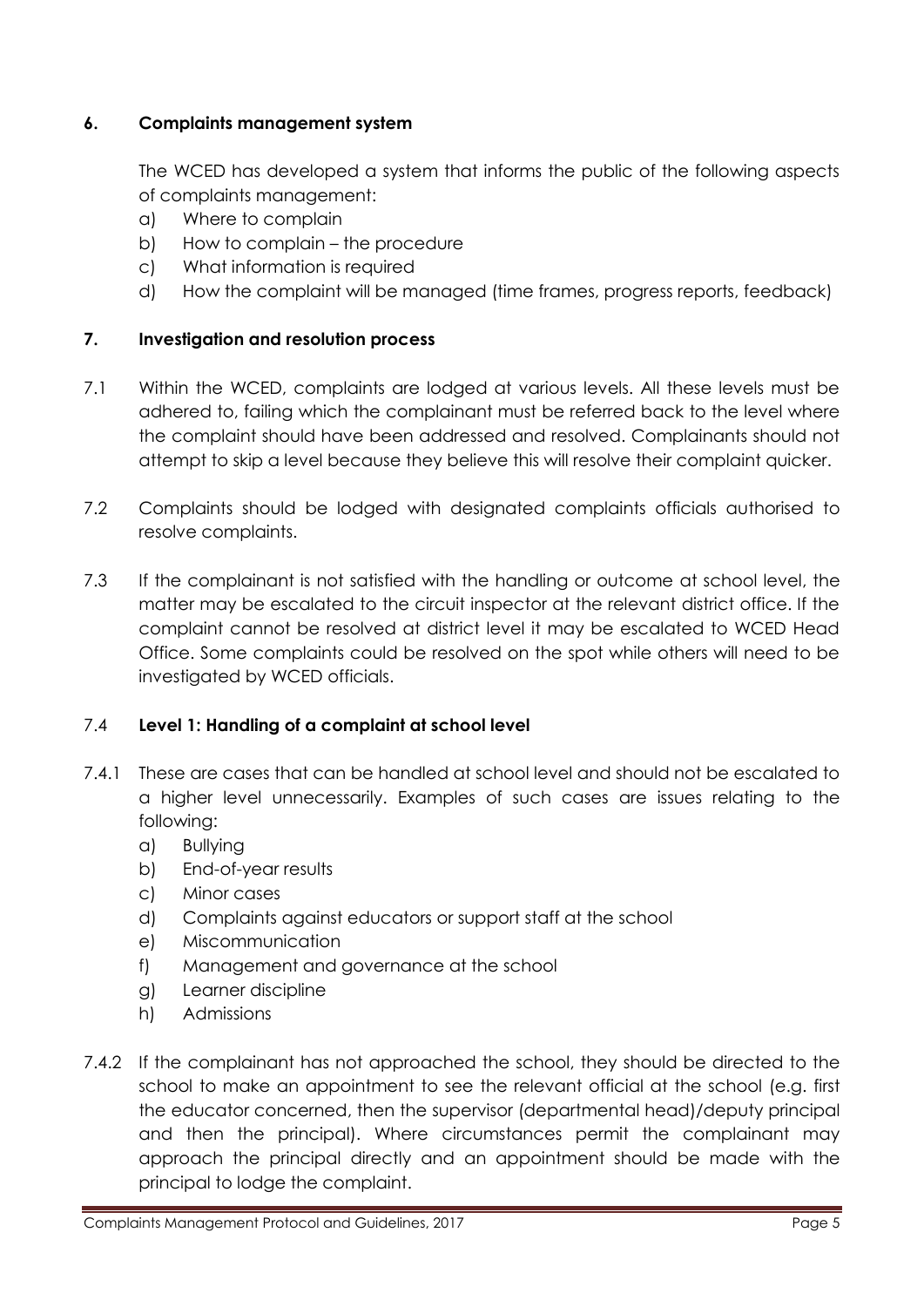7.4.3 Only if the complainant is not satisfied with the handling or outcome of their complaint by the school, he or she may escalate the complaint to the next level.

# 7.5 **Level 2: Handling of a complaint at district office level**

- 7.5.1 At district office level the following are dealt with:
	- a) Cases that could not be satisfactorily dealt with at school level.
	- b) Complaints against the school itself.
	- c) Cases referred by the school.
- 7.5.2 In all these instances, it is imperative that the complainant is able to prove that he/she has initially approached the school on the matter, but the complaint was not resolved to their satisfaction.
- 7.5.3 If it appears that the complainant has not approached the school, he/she should be directed back to the school where his/her complaint ought to have been handled first. Sometimes the complaint can be resolved by someone other than the principal and the initial receiver of the complaint may refer it elsewhere within the school.

## 7.6 **Level 3: Handling of a complaint at Head Office level**

- 7.6.1 At Head Office level the following are dealt with:
	- a) Cases that could not be satisfactorily dealt with at district level.
	- b) Complaints against the district office itself.
	- c) Cases that are referred by the district office.
- 7.6.2 In all these instances, it is imperative that the complainants are able to prove that they initially approached the school and then the district office regarding the matter, but that the complaint was not resolved to their satisfaction.
- 7.6.3 If the complainant has not approached the school or the district office, he or she must be directed to make an appointment at the school or district office.
- 7.6.4 It should also be noted that the complainant must be informed of his/her right to appeal to the Provincial Minister of Education should they not be satisfied with the handling or outcome of their complaint.

## 7.7 **Level 4: Handling of complaints by the Provincial Minister of Education**

- 7.7.1 The Ministry of Education deals with the following:
	- a) Cases that could not be satisfactorily dealt with at Head Office.
	- b) Complaints against Head Office itself.
	- c) Cases that are referred by Head Office.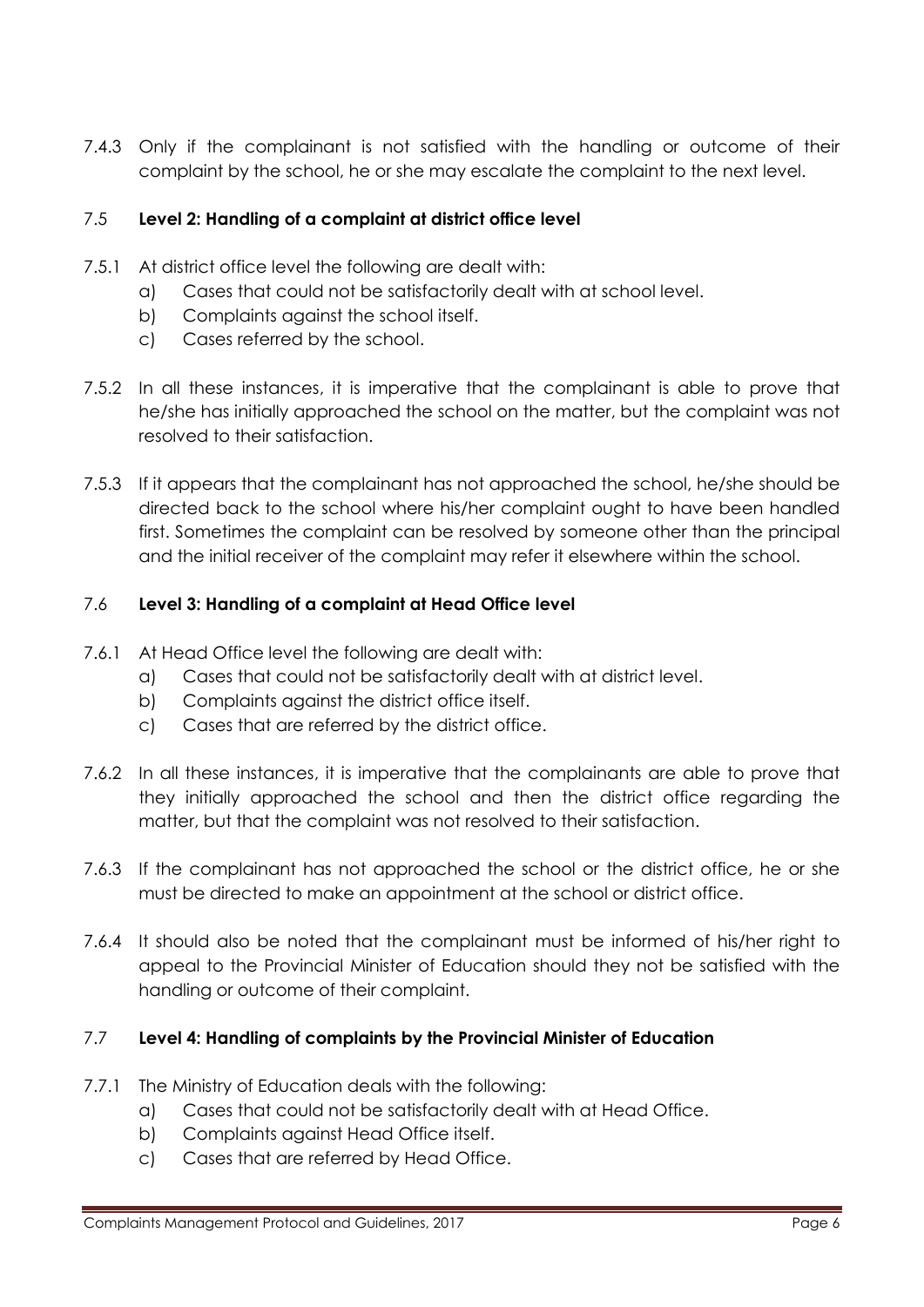7.7.2 If the complainant has not approached the school, the district office or Head Office prior to referring the matter to the Ministry, he or she must be directed to submit their complaint at the appropriate level first.

# **8. Responsiveness**

It is imperative that:

- a) receipt of all written complaints is acknowledged and a time frame given for resolution;
- b) all stakeholders are made aware of the content of this protocol and the relevant procedures;
- c) all complaints are dealt with in a timely manner as per the timelines laid down in the procedures;
- d) some categories of complaints are dealt with more quickly than others (where necessitated);
- e) complaints are tracked;
- f) time frames for resolution are monitored; and
- g) complainants are provided with reasonable progress reports.

# **9. Assessment and action**

The WCED requires that the following be adhered to in response to complaints.

- 9.1 The official responding to a complaint must indicate the following:
	- a) How the complaint will be assessed, e.g. urgency, seriousness, fairness, etc. or a combination of factors.
	- b) How the complaint will be acknowledged and investigated.
	- c) The basic steps that will be taken, e.g. natural justice (to ensure that both sides of the story are heard).
	- d) How outcomes will be recorded.
	- e) How privacy and confidentiality will be maintained.
	- f) How an anonymous complaint will be handled.
- 9.2 The level of investigation must be consistent with the seriousness and nature of the complaint. This includes:
	- a) identifying the true nature of the complaint and issues for investigation (this would involve contacting the complainant);
	- b) understanding the relevant legislation and policies;
	- c) identifying potential sources of information;
	- d) assessing information and sources impartially (as well as avoiding any possible conflict of interest);
	- e) properly recording the relevant information obtained during the investigation;
	- f) giving parties an opportunity to comment on information adverse to their interests;
	- g) ensuring findings are soundly based;